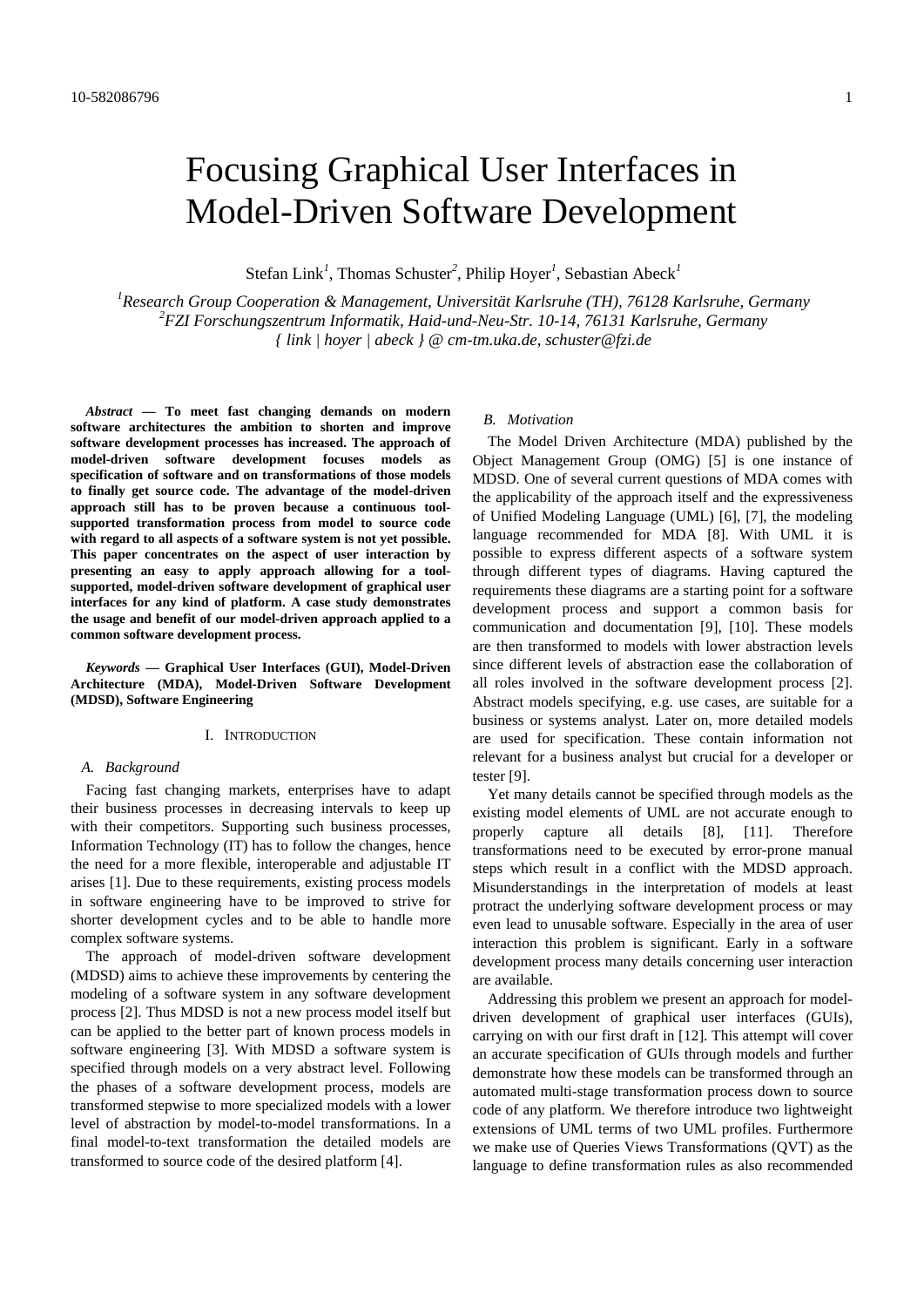#### 10-582086796 2

#### for MDA [13].

In contrast to other related work (cf. section 2) we concentrate on the flexibility, general applicability and portability of our approach also taking different roles involved in a software development process into consideration.

Accordingly, the remainder of this paper is organized as follows: section 2 introduces the state of the art in the context of MDA focusing user interaction and user interfaces. In section 3 our extensions to UML are presented to prepare a case study demonstrating the feasibility of our approach given in section 4. A conclusion and outlook on future work in this area closes the body of this paper.

### II. STATE OF THE ART

Model-driven development and especially MDA is the subject of several other research ambitions and current discussions [4], [8], [5]. While strengths and weaknesses of MDA are still being investigated [11], there is a rising demand for the construction of flexible and well-structured user interfaces [14], [15]. One way to create those user interfaces may be achieved by usage of declarative languages. Recent projects like XML User Interface Language (XUL) [16], eXtensible Application Markup Language (XAML) [17] or Views [18] take an XML-based approach to a declarative GUI description. These languages may therefore be used as target platforms for model-driven GUI development.

A similar approach to describe user interfaces is taken by UsiXML [19]. Based on work of the Cameleon reference model [20] this approach additionally focuses on modeldriven development of user interfaces. "Concur Task Tree" (CTT) diagrams mark an initial linchpin of this approach with focus on tasks that are the object to user interaction. These tasks are then transferred to an abstract, concrete and final user interface [19] through a series of XSL Transformations. The need for different levels of abstraction in GUI modeling is essential and is therefore also pursued in this paper.

Since UML is sometimes considered as the lingua franca of system modelling [10], notably in object oriented designs, some other approaches like Pinheiro da Silva et al. extend in [21], [22] the UML metamodel with new types of diagrams or new notational symbols. In [22] a language called "UML for interactive applications" (UMLi) is introduced to reflect missing capabilities for designing user interfaces with UML. In contrast to extending UML with new notational symbols, Almendros-Jimenez and Iribarne explore in [23], [24] the possibilities of UML use case and activity diagrams. They use specific action elements to reflect units that are typical for Java applets. Hence models based on their work may be used to generate GUIs within Java applets only.

Unlike focusing on Java applets, Lorenz introduces in his proposal [25] an approach to model GUIs within activity diagrams. He uses semi-formal text building blocks named "scenes" similar to UML annotations that specify details of a GUI. Additionally he introduces, similar to Petrasch [8], two different types of actions, called user respectively system action to model user and system behavior likewise. While this approach covers a clear and desirable classification of user and system actions, the "scenes" contain non-formal information such as attributes or buttons that shall be displayed. Due to its non-formal specification, this information cannot be transformed in a model-driven manner.

 While Almendros-Jimenez and Iribarne suggest specializing the model notation to reflect details of their target platform (Java applets) [24], Lorenz [25] and Petrasch [8] propose more abstract notations to cover a more general approach. Yet both use one direct transformation to their target platform J2EE/Struts and do not consider the diversity of today's platforms.

Subsuming the current state of the art there is a need for a more general and straightforward approach to model-driven development of GUIs which on the one hand allows for a toolsupported development of GUIs for any kind of target platform and on the other hand is easy to apply as based on established modeling languages also used within current software development processes. Taking [25] and [8] into account, a generalization and further adaptation of these approaches promises to be successful in leveraging the current level of software development to higher stages in automation.

In the next section we present an approach of model-driven development of GUIs based on the discussed state of the art. We aim at overcoming the main drawbacks of current approaches stated above by presenting a more general approach which is applicable to common software development processes.

## III. MODEL-DRIVEN DEVELOPMENT OF GRAPHICAL USER INTERFACES

Common software development processes share the use of graphical modeling languages utilizing models for communication and documentation purposes [10]. With the approach of model-driven software development, a new value is added to these models as they are used in a transformation process that can step down to source code. As mentioned above, due to inappropriate model elements several aspects can still only be captured in a non-formal way. With our approach we aim to specify GUI-relevant aspects through modeling. One central goal is to transform these GUI-relevant aspects to source code. This way we strive for an improved propagation of requirements from models to source code by a higher degree of automation in software development, in this case especially concerning GUI development. Hence we first introduce a mechanism to cover GUI aspects in process models like UML activity diagrams. In a development project these extended UML activity diagrams serve as our first source model. As a next step we present a GUI metamodel as a template that is usable to specify any kind of GUI. On one hand the latter is capable of taking on these GUI related aspects and on the other hand serves as target model of our first model-to-model transformation. Following MDA principles we apply a second model-to-model transformation to achieve a platform-specific GUI model. Finally we end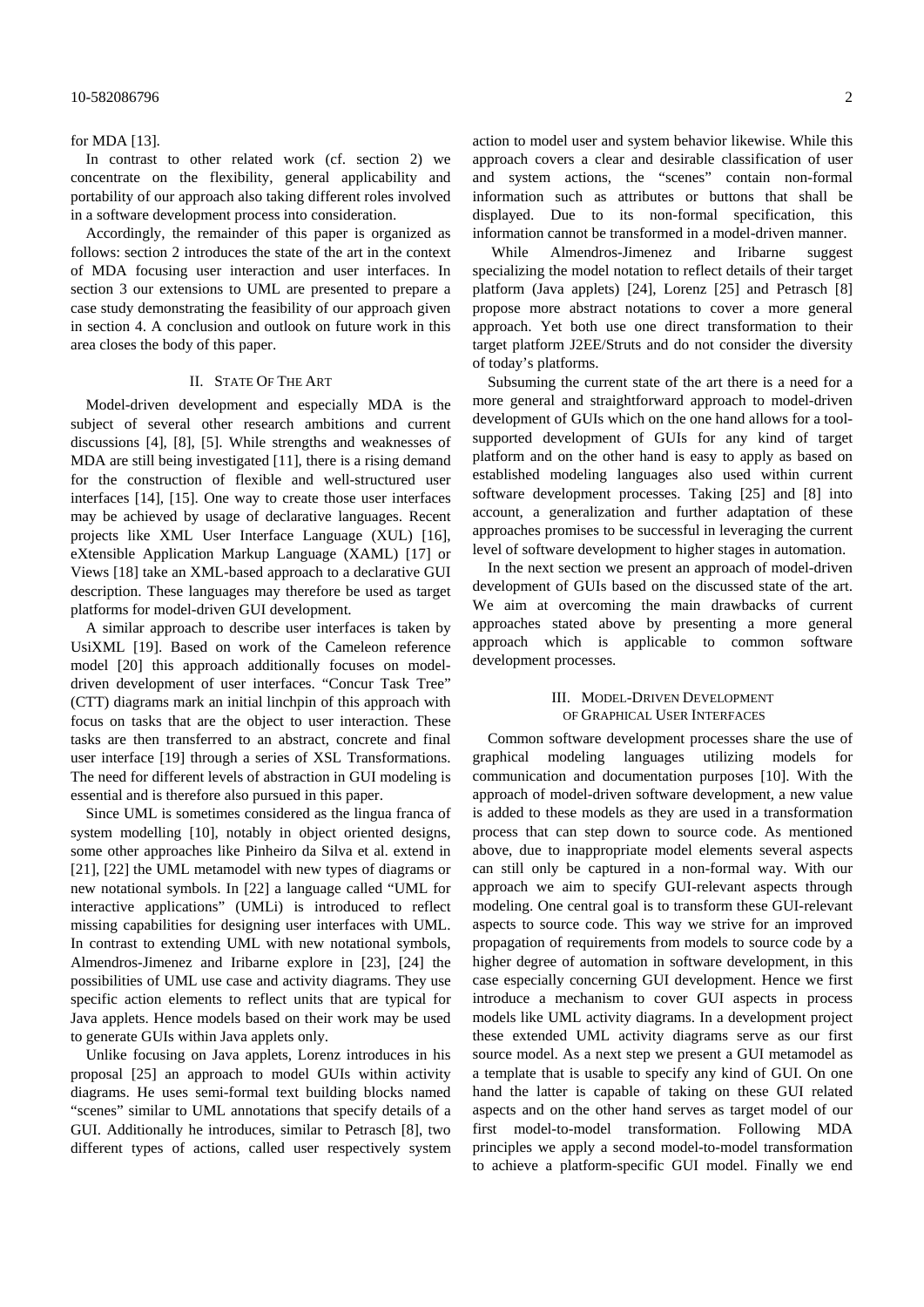#### 10-582086796 3

with a model-to-text transformation resulting in source code. The transformation mechanism used is introduced and described at the end of this section.

#### *A. Process Model Extension for Graphical User Interfaces*

While necessary requirements are assumed to be already captured, use cases refined by UML activity diagrams are the starting point of our approach. Activity diagrams may be used to serve as platform independent model (PIM) in terms of MDA. According to MDA this means to move on from a computation independent model (CIM) to a PIM [26]. In order to enrich activity diagrams with GUI-related aspects, it is necessary to enhance standard activity diagrams by specialized model elements. Following [25] (cf. section 2), our first extension introduces two new types of actions, which allow us to distinguish between *System-* and *UserActions*. This differentiation determines in a formal manner if an action has to be performed by the user, e.g. entering some data, or if the system itself is required to be active. The extension is attained by a UML profile, a lightweight extension mechanism of UML [6]. As UML profiles do not change the metamodel of UML itself but extend existing meta-classes the benefit of using an UML profile comes with its reusability and the availability of more precise stereotypes which may be used by any tool supporting UML profiles. Yet associations specified in a UML profile are not handed down to its instances, so one has to make use of another approach to apply constraints. This paper uses the Object Constraint Language (OCL) as an integral part of UML [6]. Since OCL expressions usually become quite lengthy, only one OCL expression is exemplified in figure 1 and explained below.

To provide further details needed to handle user actions, we specify another stereotype named *GUIInputPin*. As a specialization of a regular UML input pin, a *GUIInputPin* allocates an additional tagged value *guiType*. A tagged value is a key-value pair which attaches supplementary information to a model element [5]. In this case every instance of the *GUIInputPin* has to have a *GUIType*. All available *GUITypes* themselves are given by an enumeration also included in the UML profile. Through this enumeration modelling is restricted to known elements reasonable for usage in a GUI, secondly the application of transformation rules is guaranteed. With *GUIInputPins* all attributes that need to be provided by the user and the type of these attributes can be modelled by choosing the corresponding *GUIType*. To ensure that a *GUIInputPin* may not be applied to a *SystemAction,* there is an OCL expression in the UML profile prohibiting that. Figure 1 depicts a partial view on our UML profile named *GUIActivityProfile*. With the *GUIActivityProfile* in place it is possible to add GUI-relevant information to an activity diagram in a formal manner allowing for a tool-supported transformation.

While *GUITypes* describe what is needed, they do not



Fig. 1. Partial view on *GUIActivityProfile* 

comprise an assertion about concrete GUI elements. If e.g. a *GUIInputPin* is of *GUIType Text*, the corresponding GUI element could be an input field or a text area. So *GUITypes* are given as a declarative description for displayable elements. The advantage of this declarative description is twofold. First the *GUIType* does not make any restrictions on special GUI elements allowing for a variety of different GUI libraries. The precise mapping of *GUIType* to a GUI element is specified through transformation rules which we will address later. A second advantage is found in the modelling itself. If a *GUIType* is not a simple type as *Text* or *Boolean* but complex, the refinement of this data type can be moved to the next phase in the software development process using e.g. *XML Schema* [27] as *GUIType.* This avoids mixing up different architect roles which would lead to dismantle the separation of concerns principle, which is especially not desirable for larger projects [9].

Having provided the extended activity diagrams, the next phase in the software development process can be addressed by a transformation to another PIM, the GUI model as presented in subsection B.

#### *B. A Metamodel for GUIs*

Basically GUIs are built up from a number of dialogue modules that are linked to each other in a specific way [15]. As a result, a GUI contains static and dynamic aspects. All displayable elements including their container element (e.g. a Web browser window) are part of these static aspects. The link structure and the way this structure is built can be regarded as the dynamic part of a GUI. Dynamic aspects can be described in additional navigational models [28] which we do not investigate further.

Since many different displayable elements build up a dialogue module [29], [15] it is necessary to provide the means to model the build-up of a single dialogue module and the complete GUI itself. We therefore introduce a second UML profile named *GUIProfile* based on a UML class diagram which supports the modeling of GUI-related development decisions. It can be used to model GUIs in a more detailed and formal way compared to standard UML. To assure independence of any GUI toolkits or libraries, the *GUIProfile* can be considered as a crosscut of many of the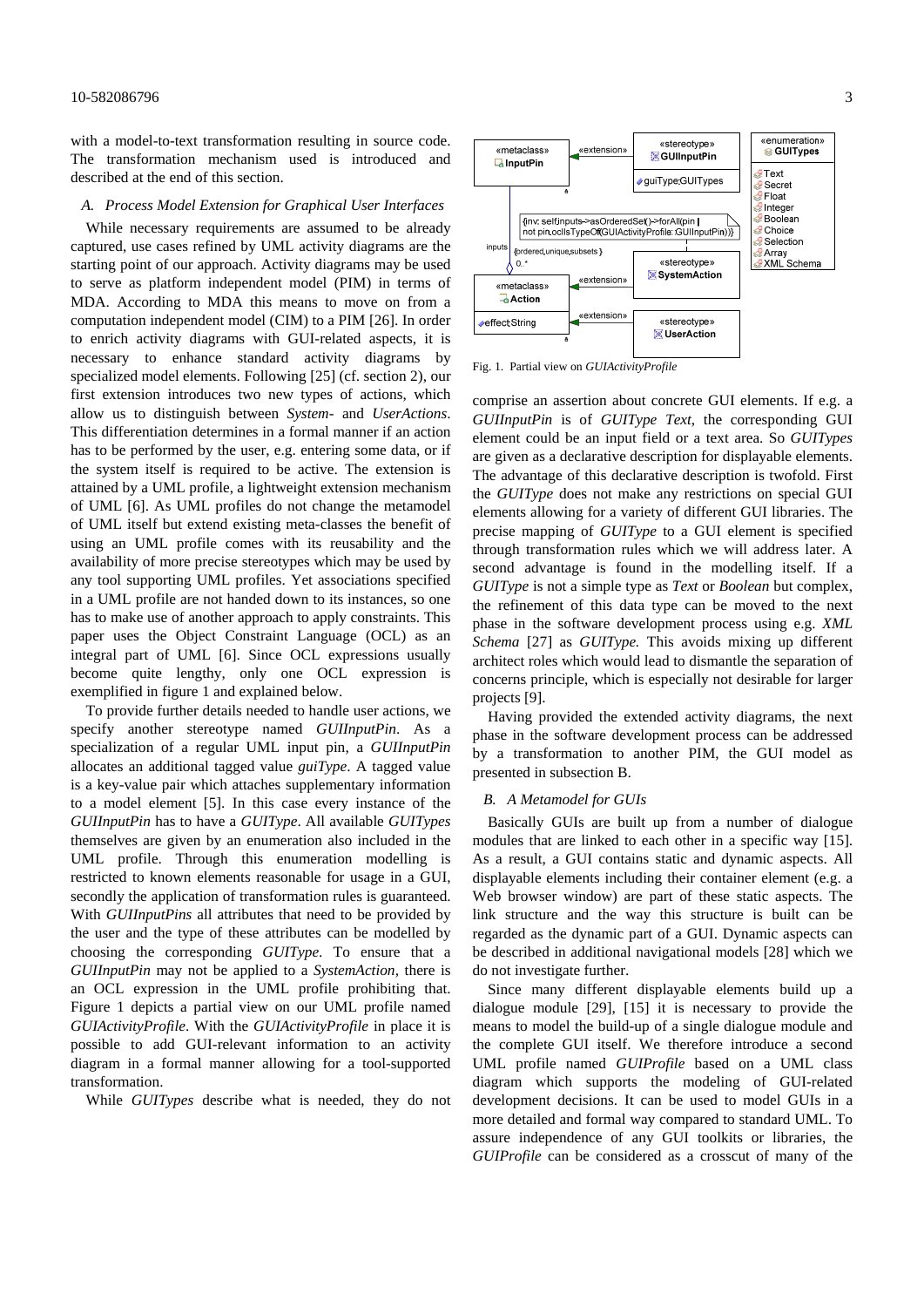

Fig. 2. GUI metamodel *GUIProfile* used for modeling the assembly of a GUI (note that not all needed OCL expressions are displayed)

most common elements contained in currently available libraries like [25]. As mentioned in [12], the *GUIProfile* is constructed to be extendable to support further elements and types that might be useful in future versions of that model, for example by adding new elements to the corresponding enumeration.

We use the *GUIProfile* as the target model for a first model-to-model transformation within which our extended activity diagram presented in subsection A is the source model. Each *GUIInputPin* of a *UserAction* is transformed to an instance of one stereotype of the *GUIProfile*. For example a *GUIInputPin* of *GUIType Text* is transformed to an *InputElement* of *InputType TextField* or *TextArea* whereas a *GUIInputPin* of *GUIType Boolean* would be transformed to a *ChoiceElement* and so on. Some of our transformation rules that do a mapping between *GUIActivityProfile* and *GUIProfile* are depicted in Figure 3. The shown QVT rules describe partially how a *UserAction* is mapped to a dialogue module. The *UserAction* is mapped to a package which symbolizes a dialogue module. The when-clause of the according mapping rule (**action2Package)** restricts the transformation to *UserAction*s only. In order to map all inputs to GUI elements

```
mapping main(in model: uml20::activities::Activity): 
uml::together::Model { 
  object { 
   nestedPackages := 
     model.nodes.oclAsType(uml20::activities::Action) 
        ->collect(act | act.action2Package()) 
       ->asOrderedSet(); 
   } 
} 
mapping uml20::activities::Action::action2Package(): 
uml::kernel::packages::Package 
 when {<br>self.
       、<br>.getStereotypeInstances(
   oclIsTypeOf(GUIActivityProfile::UserAction)-> any(true) 
  } 
 ... 
  ownedMembers += inputs->collect(pin | 
                             pin.guiPin2Class()); 
  } 
} 
Fig. 3. Used transformation rules in QVT
```
as needed another mapping (**guiPin2Class**), not displayed, is called to choose the relevant model members (e.g. an *OutputElement*).

The result of the first transformation is one GUI model for each *UserAction* as an instance of *GUIProfile*. In a second iteration during a design phase of the software development process the GUI model can be manually enriched with further information that is not forthcoming by the extended activity diagram. For example the correct order of each GUI element, their sizes, colours etc. have to be specified as this information is of no concern during the preceding analysis phase. After the refinement of the GUI model, a second transformation is applied. It transfers the GUI model either to a platform specific model (PSM) like a Java Swing [28] or XUL model [16] and finally source code. The whole transformation process will be exemplified in section 4.

In conclusion our approach combines several steps in a MDA process. Extended UML activity diagrams serve as linchpin, while our GUI models which are instances of the *GUIProfile* are derived automatically from these extended activity diagrams. In next iterations the GUI model is manually enriched, transformed to a platform specific GUI model and finally to its underlying source code. Distinguishing between our platform independent and a platform specific GUI model is crucial in order to keep device and platform independent as long as possible. Through this indirection we obtain reusable transformations [5] and are able to increase the degree of automation in a software development process. Changing the GUI's target platform will only result in a swap of the last set of transformation rules with another appropriate set instead of writing the source code again from scratch.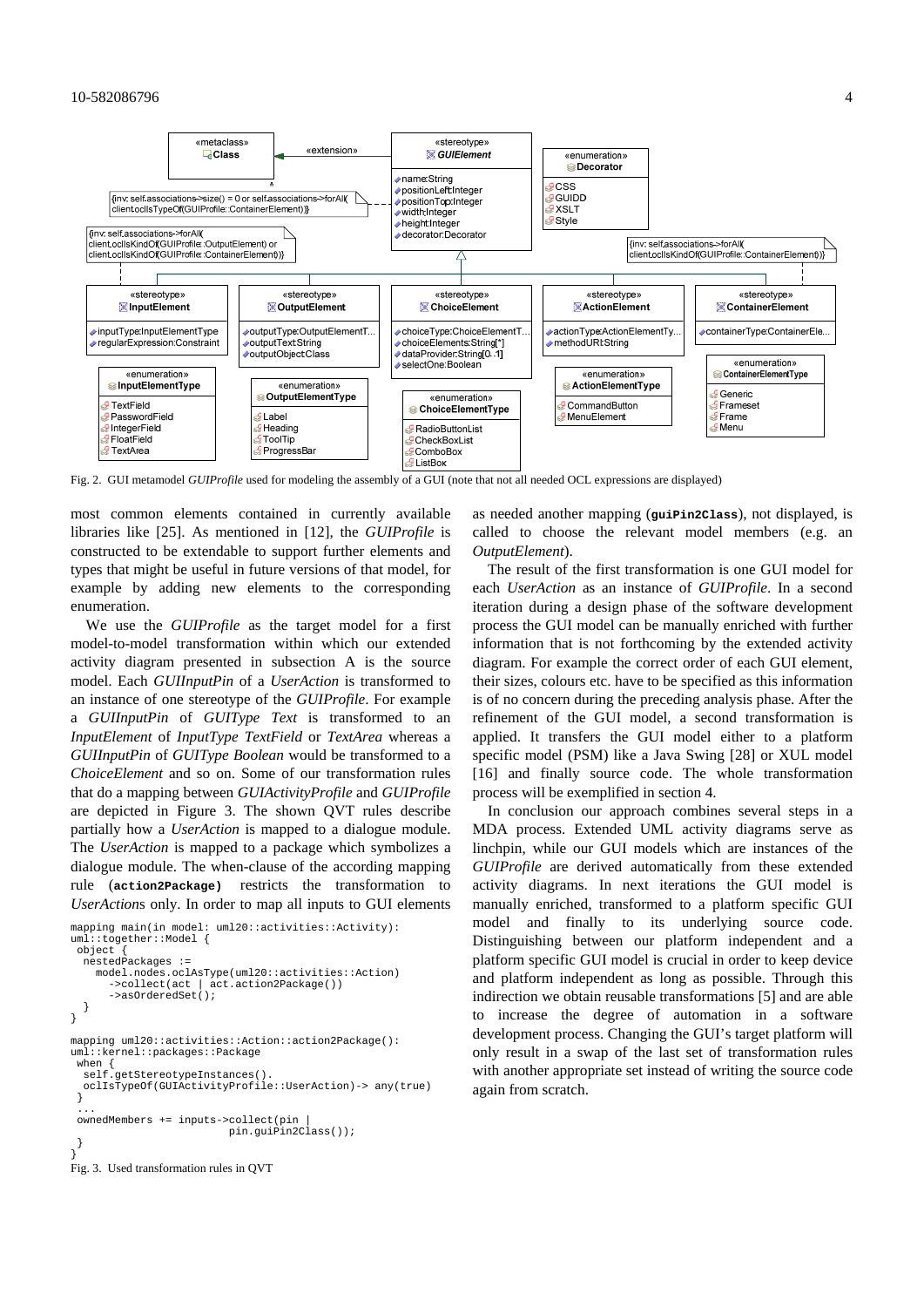#### IV. MODEL-DRIVEN DEVELOPMENT OF GRAPHICAL USER INTERFACES – IMPLEMENTATION EXPERIENCE

In this section we present how to put our approach into practice based on a case study following a common software development process [9]. As a toolkit for our approach we chose the latest version of Borland's Together Architect [30]. We commenced by implementing the *GUIActivityProfile* and the *GUIProfile* (cf. section 3) with Together and contributed the new stereotypes to Together's palette of stereotypes. Then we implemented all necessary QVT expressions. Note that this setup has to be done only once. After this setup all new stereotypes like *GUIInputPin* are available for modeling.

#### *A. Case Study*

Booking a professional training course will serve as our case study. The pattern of booking is usually very similar, either using a telephone or the Web: a participant picks a desired course, checks if the course has free places, books some extras like meals and so on. In this small business process the training participant has to provide some information during the booking process. Progressive training companies allow for booking training courses via a Web front-end, some others have the training participant make a phone call and an employee enters the provided information via a local client of their training management system. In both cases a GUI is needed. We use this scenario to demonstrate how our approach easily allows for developing a GUI on the one hand for a Web front-end and on the other for a traditional client application.

### *B. Specifying Use Cases with Activity Diagrams*

Because necessary requirements are again assumed to be already captured, we skip this phase and start with a use case named *Booking Training Course* for further investigation. With the help of the *GUIActivityProfile*, a system analyst specifies this use case by providing an activity diagram consisting of several *User-* and *SystemActions*. During the *UserAction Provide Participant Information* (cf. figure 4) the participant enters the information needed like his name, his desired course or if he wishes to have meals etc. The GUI has to provide the corresponding GUI elements so the role system analyst simply adds *GUIInputPins* to the *UserAction* and assigns them with an adequate *GUIType*. In the upper part of figure 4 we display only a small extract of the activity diagram with two *GUIInputPins*. The first is of *GUIType Text* for the participant's name and the second of *GUIType Boolean* for choosing whether he wants to have meals included or not.

#### *C. Activity Diagram to GUI Model Transformation*

Although the system analyst does provide information about the attributes the user enters, he neither cares about the design nor the layout of the corresponding GUI elements. This design task is performed by e.g. the role GUI expert during a design phase. For this purpose the activity diagram is transformed by a model-to-model transformation to the corresponding platform-independent GUI model. The role GUI expert improves this GUI model by adding information



Fig. 4. Case study *Booking Training Course*

...

e.g. about the size of the input field *Participant Name* (c.f. figure 4) or the display order of the different input elements and so on. At this stage our GUI model is still independent of any platform or technology. Starting from the same refined and platform-independent GUI model, it is now possible to apply different sets of model-to-model transformation rules to achieve platform-specific models for Java Swing, XUL or any desired platform. Finally the platform-specific model is transformed to source code by a model-to-text transformation. Figure 4 depicts the whole approach exemplified for Java